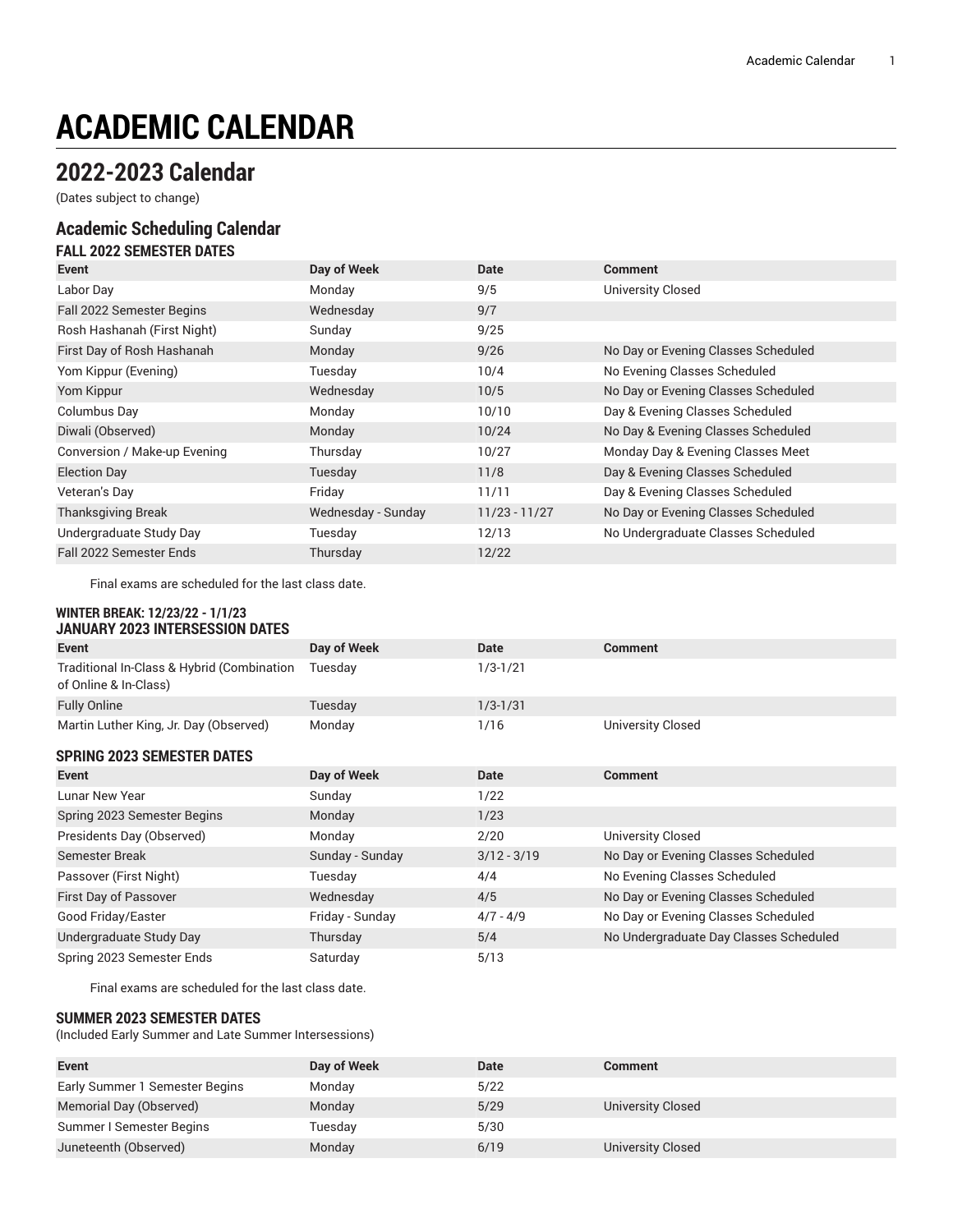#### 2 Academic Calendar

| Early Summer I Semester Ends   | Tuesday   | 6/27 |                                     |
|--------------------------------|-----------|------|-------------------------------------|
| Eid al-Adha (Observed)         | Wednesday | 6/28 | No Day or Evening Classes Scheduled |
| Independence Day (Observed)    | Tuesday   | 7/4  | <b>University Closed</b>            |
| Summer I Semester Ends         | Wednesday | 7/12 |                                     |
| Summer II Semester Begins      | Thursday  | 7/13 |                                     |
| Late Summer II Semester Begins | Monday    | 7/31 |                                     |
| Summer II Semester Ends        | Wednesday | 8/23 |                                     |
| Late Summer II Semester Ends   | Friday    | 9/1  |                                     |

## **MEETING PATTERNS**

| Day(s) of Week              | <b>First Day</b> | <b>Last Day</b> |
|-----------------------------|------------------|-----------------|
| Monday                      | 9/12             | 12/19           |
| Tuesday                     | 9/13             | 12/20           |
| Wednesday                   | 9/7              | 12/21           |
| Thursday                    | 9/8              | 12/22           |
| Friday                      | 9/9              | 12/16           |
| Saturday                    | 9/10             | 12/17           |
| Monday / Wednesday          | 9/12             | 12/21           |
| Tuesday / Thursday          | 9/13             | 12/22           |
| Wednesday / Friday          | 9/7              | 12/21           |
| Monday / Tuesday / Thursday | 9/8              | 12/20           |
| Monday / Wednesday / Friday | 9/7              | 12/21           |
| Tuesday / Thursday / Friday | 9/8              | 12/22           |

### **SPRING 2023**

| Day(s) of Week              | <b>First Day</b> | <b>Last Day</b> |
|-----------------------------|------------------|-----------------|
| Monday                      | 1/23             | 5/8             |
| Tuesday                     | 1/24             | 5/9             |
| Wednesday                   | 1/25             | 5/10            |
| Thursday                    | 1/26             | 5/11            |
| Friday                      | 1/27             | 5/12            |
| Saturday                    | 1/28             | 5/13            |
| Monday / Wednesday          | 1/23             | 5/10            |
| Tuesday / Thursday          | 1/24             | 5/11            |
| Wednesday / Friday          | 1/25             | 5/12            |
| Monday / Tuesday / Thursday | 1/23             | 5/11            |
| Monday / Wednesday / Friday | 1/23             | 5/12            |
| Tuesday / Thursday / Friday | 1/24             | 5/12            |

## **NO CLASSES SCHEDULED DATES**

*Note: Evening begins at 4:00 PM*

| <b>FALL 2022</b>            |                                    |
|-----------------------------|------------------------------------|
| Event/Holiday               | Date(s)                            |
| Rosh Hashanah (First Night) | Sunday, September 25               |
| First Day of Rosh Hashanah  | Monday, September 26               |
| Yom Kippur (Evening)        | Tuesday, October 4                 |
| Yom Kippur                  | Wednesday, October 5               |
| Diwali                      | Monday, October 24                 |
| <b>Thanksgiving Break</b>   | Wednesday - Sunday, November 23-27 |
| Undergraduate Study Day     | Tuesday, December 13               |